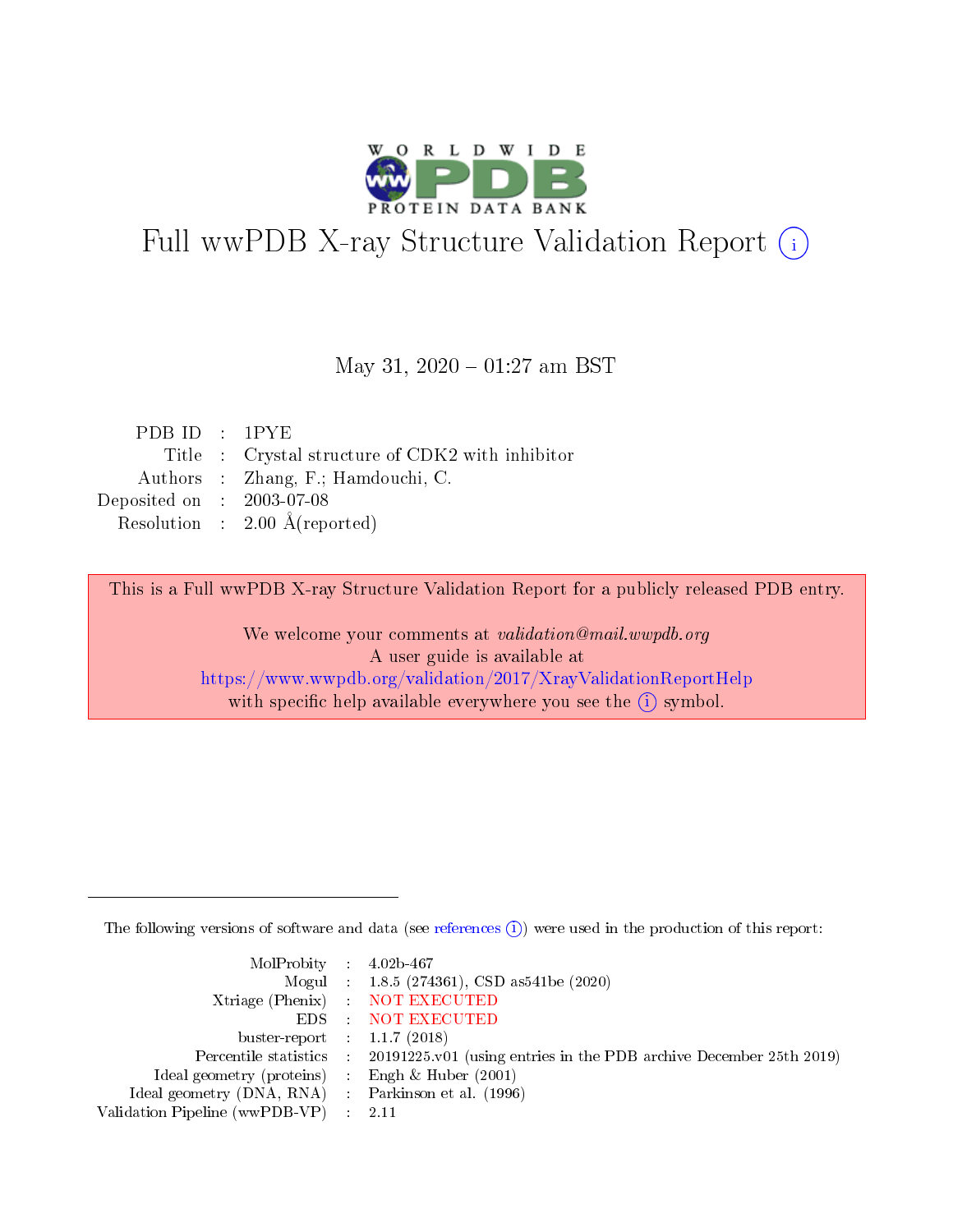# 1 [O](https://www.wwpdb.org/validation/2017/XrayValidationReportHelp#overall_quality)verall quality at a glance  $(i)$

The following experimental techniques were used to determine the structure: X-RAY DIFFRACTION

The reported resolution of this entry is 2.00 Å.

Percentile scores (ranging between 0-100) for global validation metrics of the entry are shown in the following graphic. The table shows the number of entries on which the scores are based.



| Metric                | Whole archive<br>$(\#\text{Entries})$ | Similar resolution<br>$(\#\text{Entries}, \text{resolution range}(\text{\AA})\)$ |
|-----------------------|---------------------------------------|----------------------------------------------------------------------------------|
| Clashscore            | 141614                                | $9178(2.00-2.00)$                                                                |
| Ramachandran outliers | 138981                                | $9054(2.00-2.00)$                                                                |
| Sidechain outliers    | 138945                                | $9053(2.00-2.00)$                                                                |

The table below summarises the geometric issues observed across the polymeric chains and their fit to the electron density. The red, orange, yellow and green segments on the lower bar indicate the fraction of residues that contain outliers for  $\geq=3$ , 2, 1 and 0 types of geometric quality criteria respectively. A grey segment represents the fraction of residues that are not modelled. The numeric value for each fraction is indicated below the corresponding segment, with a dot representing fractions  $\leq=5\%$ 

Note EDS was not executed.

| Mol | Chain | Length | Quality of chain |     |     |
|-----|-------|--------|------------------|-----|-----|
|     |       | 298    | 65%              | 24% | 11% |

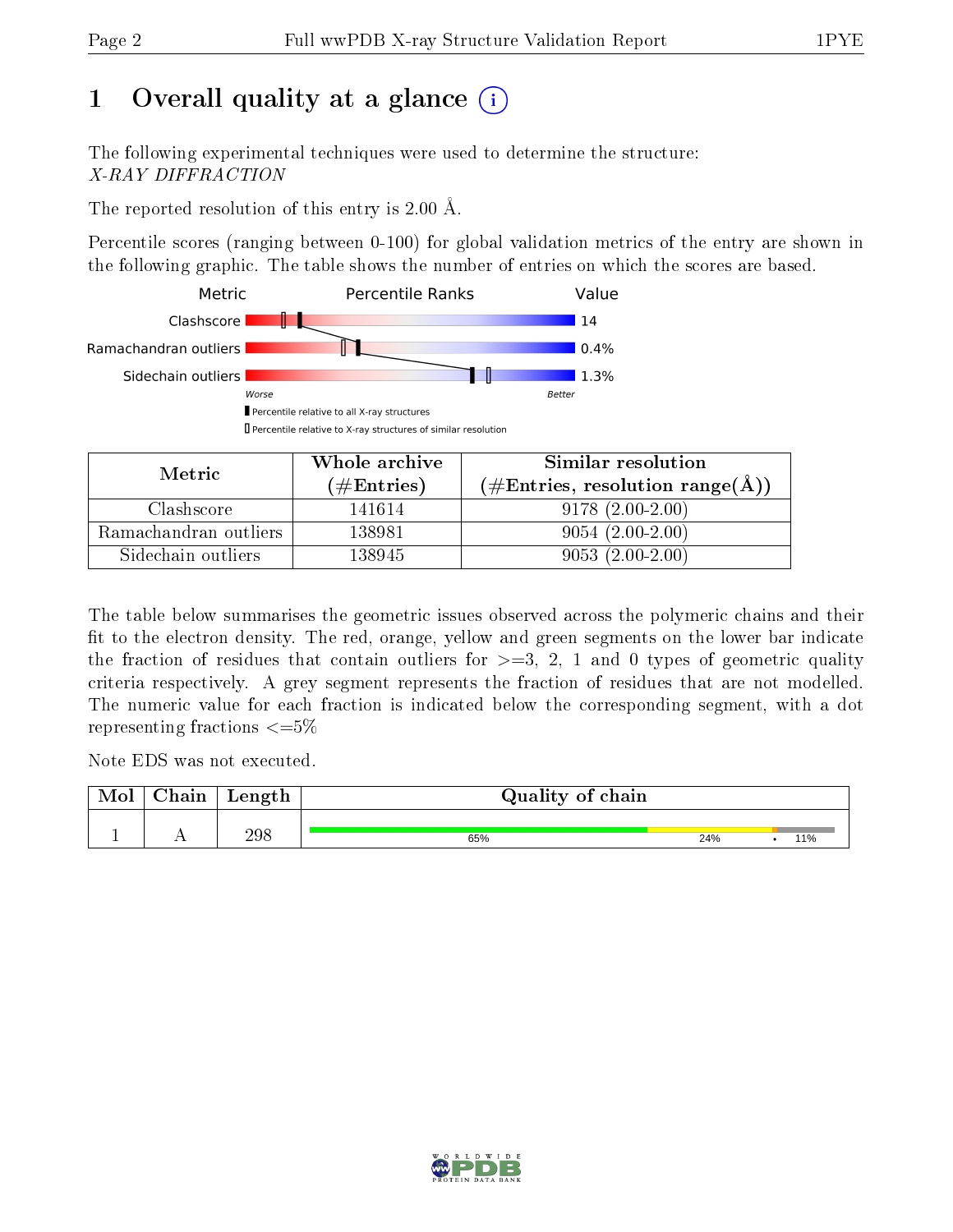# 2 Entry composition (i)

There are 3 unique types of molecules in this entry. The entry contains 2308 atoms, of which 0 are hydrogens and 0 are deuteriums.

In the tables below, the ZeroOcc column contains the number of atoms modelled with zero occupancy, the AltConf column contains the number of residues with at least one atom in alternate conformation and the Trace column contains the number of residues modelled with at most 2 atoms.

Molecule 1 is a protein called Cell division protein kinase 2.

| Mol | $\text{Chain}$ | Residues | Atoms         |      |     | $\text{ZeroOcc} \mid \text{AltConf} \mid \text{Trace}$ |  |  |  |
|-----|----------------|----------|---------------|------|-----|--------------------------------------------------------|--|--|--|
|     |                | 266      | Total<br>2150 | .405 | 363 | 374                                                    |  |  |  |

 Molecule 2 is [2-AMINO-6-(2,6-DIFLUORO-BENZOYL)-IMIDAZO[1,2-A]PYRIDIN-3-YL] -PHENYL-METHANONE (three-letter code: PM1) (formula:  $C_{21}H_{13}F_2N_3O_2$ ).



| Mol | $\vert$ Chain $\vert$ Residues | Atoms         |  |        |  | ZeroOcc   AltConf |  |  |
|-----|--------------------------------|---------------|--|--------|--|-------------------|--|--|
|     |                                | Total C F N O |  |        |  |                   |  |  |
|     |                                |               |  | 21 2 3 |  |                   |  |  |

Molecule 3 is water.

|  | $\text{Mol}$   Chain   Residues | Atoms                    | $ZeroOcc \   \ AltConf$ |  |
|--|---------------------------------|--------------------------|-------------------------|--|
|  | $^{130}$                        | Fotal<br>$^{130}$<br>130 |                         |  |

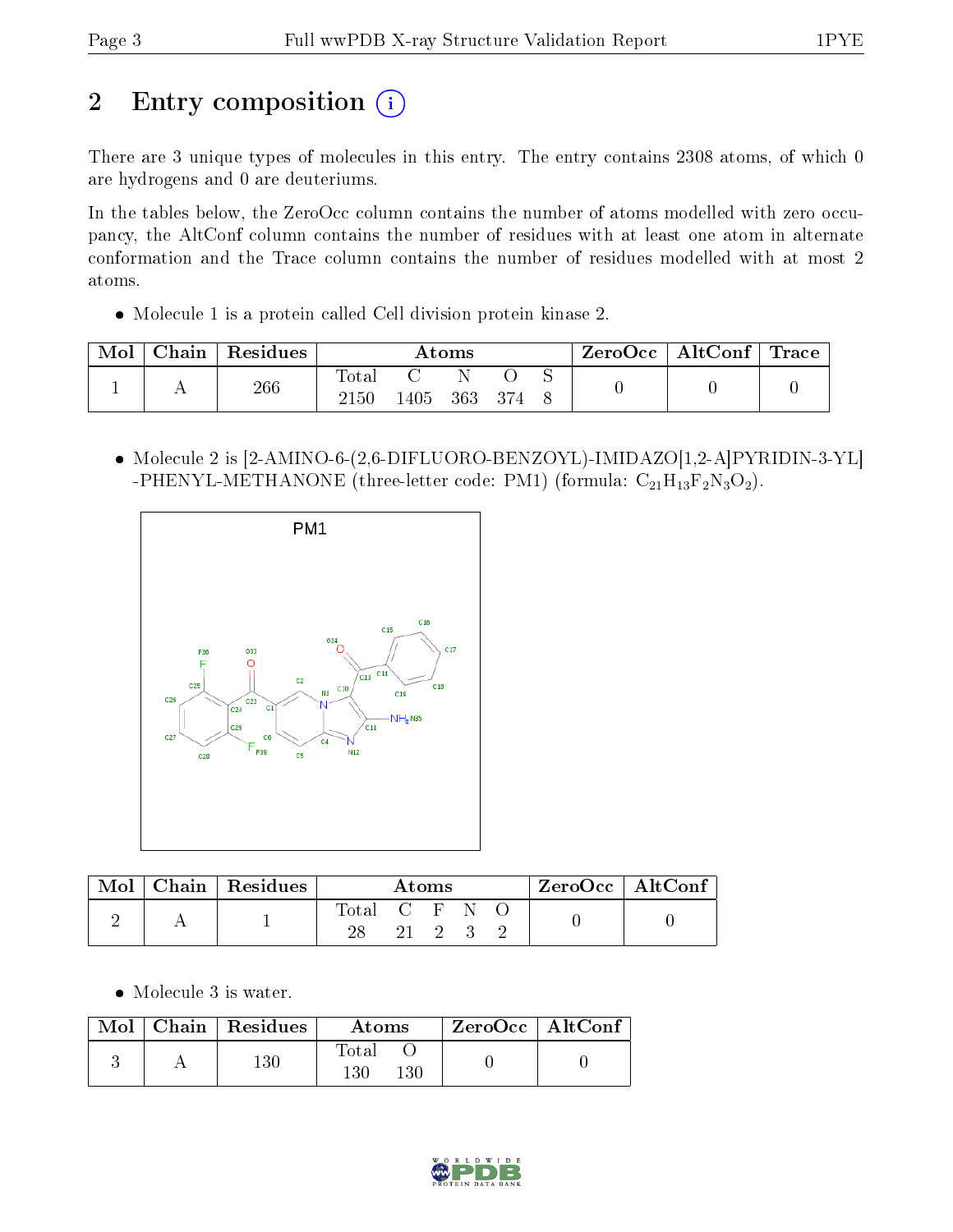## 3 Residue-property plots  $(i)$

These plots are drawn for all protein, RNA and DNA chains in the entry. The first graphic for a chain summarises the proportions of the various outlier classes displayed in the second graphic. The second graphic shows the sequence view annotated by issues in geometry. Residues are colorcoded according to the number of geometric quality criteria for which they contain at least one outlier: green  $= 0$ , yellow  $= 1$ , orange  $= 2$  and red  $= 3$  or more. Stretches of 2 or more consecutive residues without any outlier are shown as a green connector. Residues present in the sample, but not in the model, are shown in grey.

Note EDS was not executed.

• Molecule 1: Cell division protein kinase 2



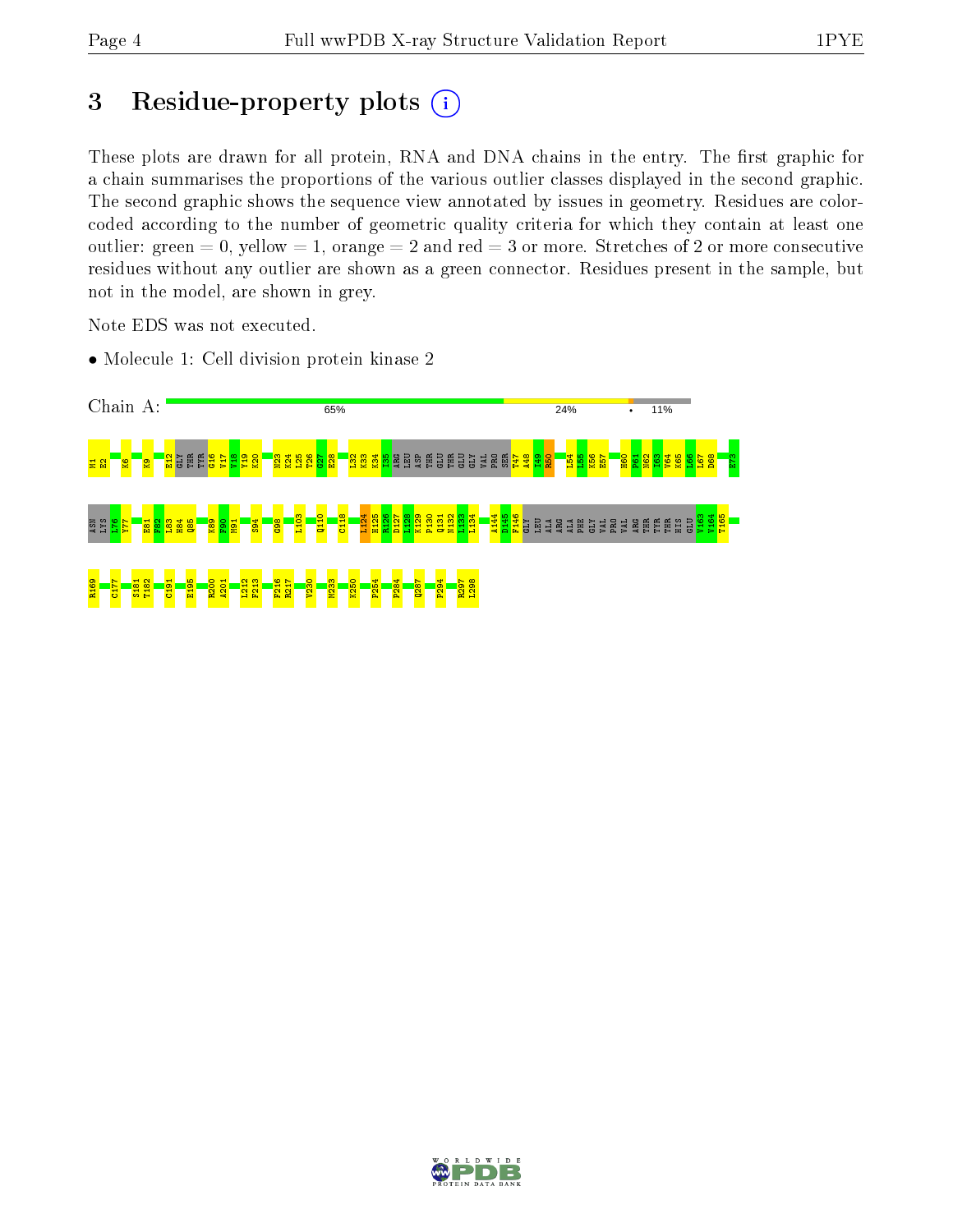# 4 Data and refinement statistics  $(i)$

Xtriage (Phenix) and EDS were not executed - this section is therefore incomplete.

| Property                               | Value                                           | Source    |  |
|----------------------------------------|-------------------------------------------------|-----------|--|
| Space group                            | P 21 21 21                                      | Depositor |  |
| Cell constants                         | 71.09Å<br>$52.80\text{\AA}$<br>72.11Å           | Depositor |  |
| a, b, c, $\alpha$ , $\beta$ , $\gamma$ | $90.00^\circ$<br>$90.00^\circ$<br>$90.00^\circ$ |           |  |
| Resolution $(A)$                       | 30.00<br>$-2.00$                                | Depositor |  |
| % Data completeness                    | $99.4(30.00-2.00)$                              | Depositor |  |
| (in resolution range)                  |                                                 |           |  |
| $\mathrm{R}_{merge}$                   | 0.06                                            | Depositor |  |
| $\mathrm{R}_{sym}$                     | (Not available)                                 | Depositor |  |
| Refinement program                     | <b>CNS</b>                                      | Depositor |  |
| $R, R_{free}$                          | 0.252<br>0.239<br>$\ddot{\phantom{a}}$          | Depositor |  |
| Estimated twinning fraction            | No twinning to report.                          | Xtriage   |  |
| Total number of atoms                  | 2308                                            | wwPDB-VP  |  |
| Average B, all atoms $(A^2)$           | 38.0                                            | wwPDB-VP  |  |

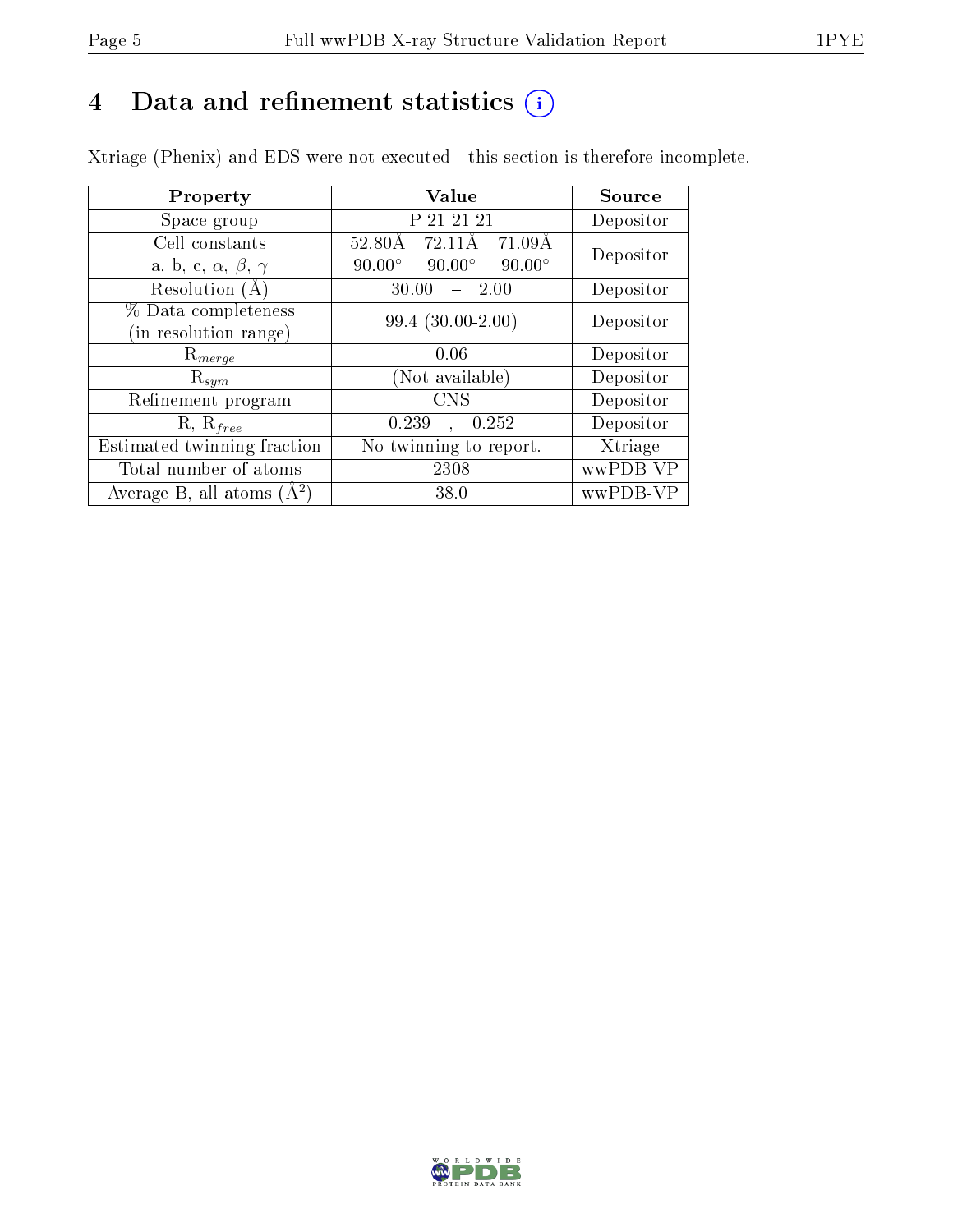# 5 Model quality  $(i)$

## 5.1 Standard geometry  $(i)$

Bond lengths and bond angles in the following residue types are not validated in this section: PM1

The Z score for a bond length (or angle) is the number of standard deviations the observed value is removed from the expected value. A bond length (or angle) with  $|Z| > 5$  is considered an outlier worth inspection. RMSZ is the root-mean-square of all Z scores of the bond lengths (or angles).

| Mol | Chain |      | Bond lengths       |      | Bond angles     |
|-----|-------|------|--------------------|------|-----------------|
|     |       | RMSZ | $\# Z  > 5$        | RMSZ | # $ Z  > 5$     |
|     |       |      | $1/2202$ $(0.0\%)$ | 0.66 | $1/2980(0.0\%)$ |

All (1) bond length outliers are listed below:

|  |  |                            | $\mid$ Mol $\mid$ Chain $\mid$ Res $\mid$ Type $\mid$ Atoms $\mid$ Z $\mid$ Observed(A) $\mid$ Ideal(A) $\mid$ |  |
|--|--|----------------------------|----------------------------------------------------------------------------------------------------------------|--|
|  |  | $191$   CYS   CB-SG   6.64 | $1.93\,$                                                                                                       |  |

All (1) bond angle outliers are listed below:

|  |  |                                                                  | $\mid$ Mol $\mid$ Chain $\mid$ Res $\mid$ Type $\mid$ Atoms $\mid$ Z $\mid$ Observed( <sup>o</sup> ) $\mid$ Ideal( <sup>o</sup> ) |          |
|--|--|------------------------------------------------------------------|-----------------------------------------------------------------------------------------------------------------------------------|----------|
|  |  | $\parallel$ LYS $\parallel$ N-CA-C $\parallel$ -5.53 $\parallel$ | -96.07                                                                                                                            | - 111 00 |

There are no chirality outliers.

There are no planarity outliers.

#### $5.2$  Too-close contacts  $(i)$

In the following table, the Non-H and H(model) columns list the number of non-hydrogen atoms and hydrogen atoms in the chain respectively. The H(added) column lists the number of hydrogen atoms added and optimized by MolProbity. The Clashes column lists the number of clashes within the asymmetric unit, whereas Symm-Clashes lists symmetry related clashes.

| Mol |      |      | Chain   Non-H   H(model)   H(added)   Clashes   Symm-Clashes |
|-----|------|------|--------------------------------------------------------------|
|     | 2150 | 2207 |                                                              |
|     |      |      |                                                              |
|     | 130  |      |                                                              |
|     | 2308 | າາາ  |                                                              |

The all-atom clashscore is defined as the number of clashes found per 1000 atoms (including

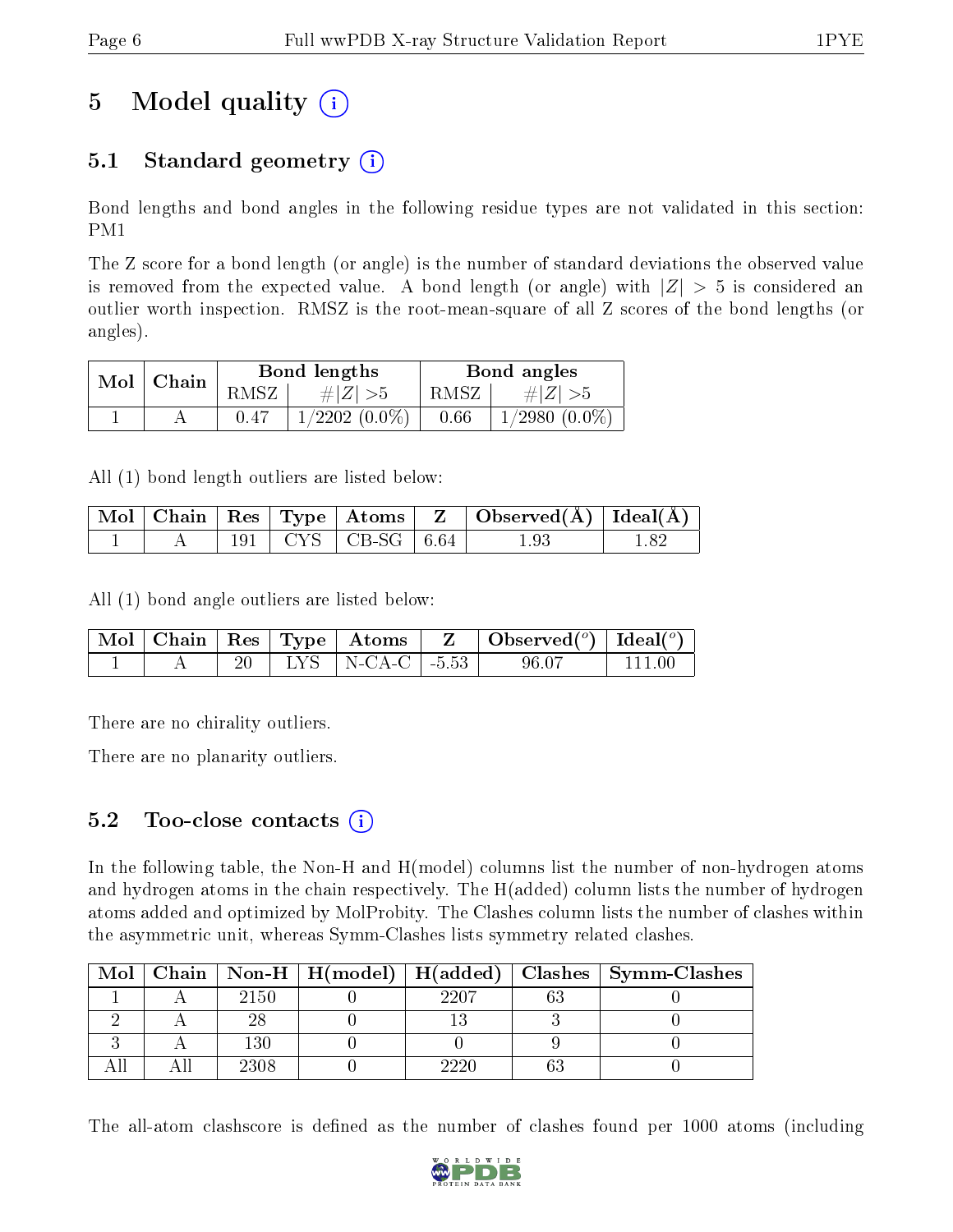hydrogen atoms). The all-atom clashscore for this structure is 14.

All (63) close contacts within the same asymmetric unit are listed below, sorted by their clash magnitude.

| Atom-1                          | Atom-2                      | Interatomic      | Clash         |  |
|---------------------------------|-----------------------------|------------------|---------------|--|
|                                 |                             | distance $(\AA)$ | overlap $(A)$ |  |
| $1: A: 125: HI\overline{S:HD2}$ | 1:A:127:ASP:H               | 1.24             | 0.84          |  |
| 1: A: 169: ARG: CG              | 1: A: 169: ARG: HH11        | 1.91             | 0.83          |  |
| 1:A:129:LYS:HG3                 | 1: A: 131: GLN: HG2         | 1.60             | 0.83          |  |
| 1: A:89: LYS: HB2               | 3:A:772:HOH:O               | 1.82             | 0.78          |  |
| $1:A:84:HIS:H\overline{B3}$     | 1: A:298:LEU:HD22           | 1.67             | 0.75          |  |
| 1: A:83:LEU:O                   | 2:A:700:P M1:N35            | 2.23             | 0.71          |  |
| 1: A: 169: ARG: HG2             | 1: A: 169: ARG: HH11        | 1.57             | 0.69          |  |
| 1:A:124:LEU:HD22                | 1: A: 182: THR: HG22        | 1.77             | 0.67          |  |
| 1: A:50: ARG:O                  | 1: A:54:LEU:HG              | 1.95             | 0.67          |  |
| 1: A:60: HIS: HD2               | 1: A:62: ASN:H              | 1.41             | 0.67          |  |
| 1: A:64: VAL:HG21               | 1:A:134:LEU:HD12            | 1.78             | 0.65          |  |
| 1:A:284:PRO:O                   | 1:A:287:GLN:HG3             | 1.97             | 0.65          |  |
| 1:A:200:ARG:HD2                 | 3:A:830:HOH:O               | 1.95             | 0.65          |  |
| 1:A:2:GLU:HG2                   | 3:A:812:HOH:O               | 1.94             | 0.65          |  |
| 1:A:60:HIS:CD2                  | 1: A:62: ASN:H              | 2.14             | 0.65          |  |
| 1: A: 165: THR: HG22            | 3:A:728:HOH:O               | 1.98             | 0.63          |  |
| 1:A:16:GLY:HA3                  | 1: A:34: LYS:O              | 1.98             | 0.63          |  |
| 1: A.85: GLN: HG3               | 1:A:89:LYS:HD3              | 1.83             | 0.59          |  |
| 1: A:32: LEU: HD11              | 1:A:77:TYR:HB3              | 1.84             | 0.58          |  |
| 1: A:230: VAL:O                 | 1: A: 233: MET:H G3         | 2.04             | 0.57          |  |
| 1:A:200:ARG:CD                  | 3:A:830:HOH:O               | 2.51             | 0.57          |  |
| 1: A: 169: ARG: HG3             | 1: A: 169: ARG: NH1         | 2.18             | 0.57          |  |
| 1: A:118: CYS:HG                | $1: A:146:$ PHE:HE2         | 1.53             | 0.57          |  |
| 1:A:212:LEU:HG                  | 1: A:216: PHE: CZ           | 2.40             | 0.56          |  |
| 1:A:213:PHE:O                   | 1:A:217:ARG:HG3             | 2.06             | 0.55          |  |
| 1:A:169:ARG:HG3                 | 1: A: 169: ARG: HH11        | 1.68             | 0.54          |  |
| 1: A:62: ASN:ND2                | 1:A:110:GLN:HB3             | 2.23             | 0.54          |  |
| 1:A:284:PRO:HA                  | 1:A:287:GLN:HG3             | 1.89             | 0.53          |  |
| 1: A:26:THR:C                   | 1:A:28:GLU:H                | 2.11             | 0.53          |  |
| 1:A:125:HIS:HE1                 | 1:A:144:ALA:O               | 1.92             | 0.53          |  |
| 1: A:81: GLU:O                  | $2:A:700:P\overline{M1:H5}$ | 2.09             | 0.52          |  |
| 1:A:169:ARG:NH1                 | 1: A: 169: ARG: CG          | 2.57             | 0.51          |  |
| 1: A:200:ARG:NE                 | 3: A:830:HOH:O              | 2.44             | 0.50          |  |
| 1:A:34:LYS:HG2                  | 1: A:77:TYR:CD2             | 2.47             | 0.50          |  |
| 1: A:9: LYS: HA                 | 1: A: 19: TYR: CD1          | 2.47             | 0.50          |  |
| 1: A:2: GLU: CG                 | 3:A:812:HOH:O               | 2.57             | 0.49          |  |
| 1: A:56: LYS: NZ                | 1:A:68:ASP:HA               | 2.26             | 0.49          |  |
| 1: A: 23: ASN:C                 | 1: A:25:LEU:H               | 2.16             | 0.49          |  |

Continued on next page...

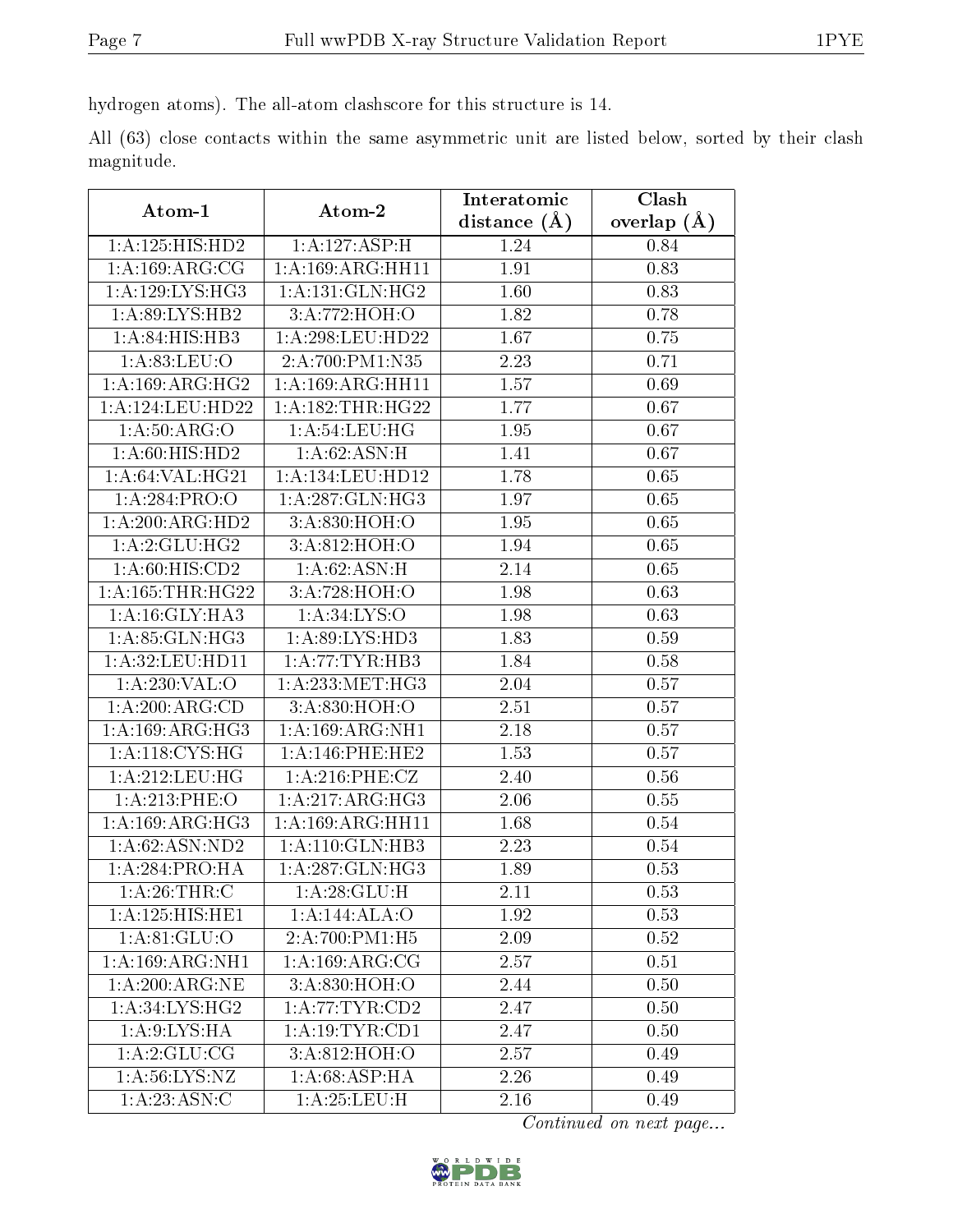| Atom-1                    | Atom-2                     | Interatomic    | Clash         |
|---------------------------|----------------------------|----------------|---------------|
|                           |                            | distance $(A)$ | overlap $(A)$ |
| 1: A:94:SER:O             | 1: A:98: GLY:N             | 2.45           | 0.49          |
| 1: A:65: LYS: HG2         | 1:A:67:LEU:HD23            | 1.94           | 0.49          |
| 1: A:12: GLU:OE1          | 1: A:17: VAL:HG12          | 2.13           | 0.48          |
| 1:A:181:SER:HB2           | 3:A:740:HOH:O              | 2.14           | 0.47          |
| 1: A:57: GLU:HA           | 1:A:57:GLU:OE2             | 2.15           | 0.46          |
| 1:A:47:THR:HG23           | 1:A:48:ALA:N               | 2.30           | 0.46          |
| 1:A:125:HIS:CD2           | $1:A:127.\overline{ASP:H}$ | 2.16           | 0.45          |
| 1: A:250: LYS: HG2        | 1: A:250: LYS:O            | 2.17           | 0.45          |
| 1:A:64:VAL:HG21           | 1:A:144:ALA:HB2            | 1.99           | 0.45          |
| 1:A:23:ASN:OD1            | 1: A:25:LEU:HB2            | 2.16           | 0.45          |
| 1: A:6: LYS: NZ           | 1: A:34:LYS:NZ             | 2.65           | 0.45          |
| 1: A: 129: LYS: HE2       | 1:A:132:ASN:HD21           | 1.83           | 0.44          |
| 1: A:177: CYS:HB2         | 1: A:233:MET:CE            | 2.49           | 0.43          |
| 1: A:65:LYS:HA            | 3:A:732:HOH:O              | 2.17           | 0.43          |
| 1: A: 9: LYS: HD2         | 1: A:12: GLU:OE1           | 2.18           | 0.43          |
| 1: A:84: HIS: CB          | 1: A:298:LEU:HD22          | 2.46           | 0.42          |
| 1: A:91:MET:HE2           | 1: A: 130: PRO: HB3        | 2.00           | 0.42          |
| 1: A:1: MET:HG3           | 1:A:2:GLU:OE2              | 2.20           | 0.42          |
| 1:A:2:GLU:H               | 1:A:2:GLU:CD               | 2.24           | 0.41          |
| 1: A: 33: LYS: HD2        | 2:A:700:PM1:F36            | 2.10           | 0.41          |
| 1:A:195:GLU:HG3           | 1:A:201:ALA:HA             | 2.03           | 0.41          |
| 1:A:297:ARG:C             | 1:A:297:ARG:HD2            | 2.41           | 0.41          |
| $1:A:23:ASN.\overline{C}$ | 1: A:25:LEU:N              | 2.75           | 0.41          |
| 1:A:26:THR:C              | 1:A:28:GLU:N               | 2.75           | 0.41          |
| 1:A:103:LEU:HD21          | 1:A:294:PRO:HB3            | 2.03           | 0.40          |

Continued from previous page...

There are no symmetry-related clashes.

### 5.3 Torsion angles  $(i)$

#### 5.3.1 Protein backbone (i)

In the following table, the Percentiles column shows the percent Ramachandran outliers of the chain as a percentile score with respect to all X-ray entries followed by that with respect to entries of similar resolution.

The Analysed column shows the number of residues for which the backbone conformation was analysed, and the total number of residues.

|  | Mol   Chain   Analysed   Favoured   Allowed   Outliers   Percentiles |  |  |
|--|----------------------------------------------------------------------|--|--|
|  | $256/298(86\%)$ $246(96\%)$ $9(4\%)$ $1(0\%)$ $34$ 30                |  |  |

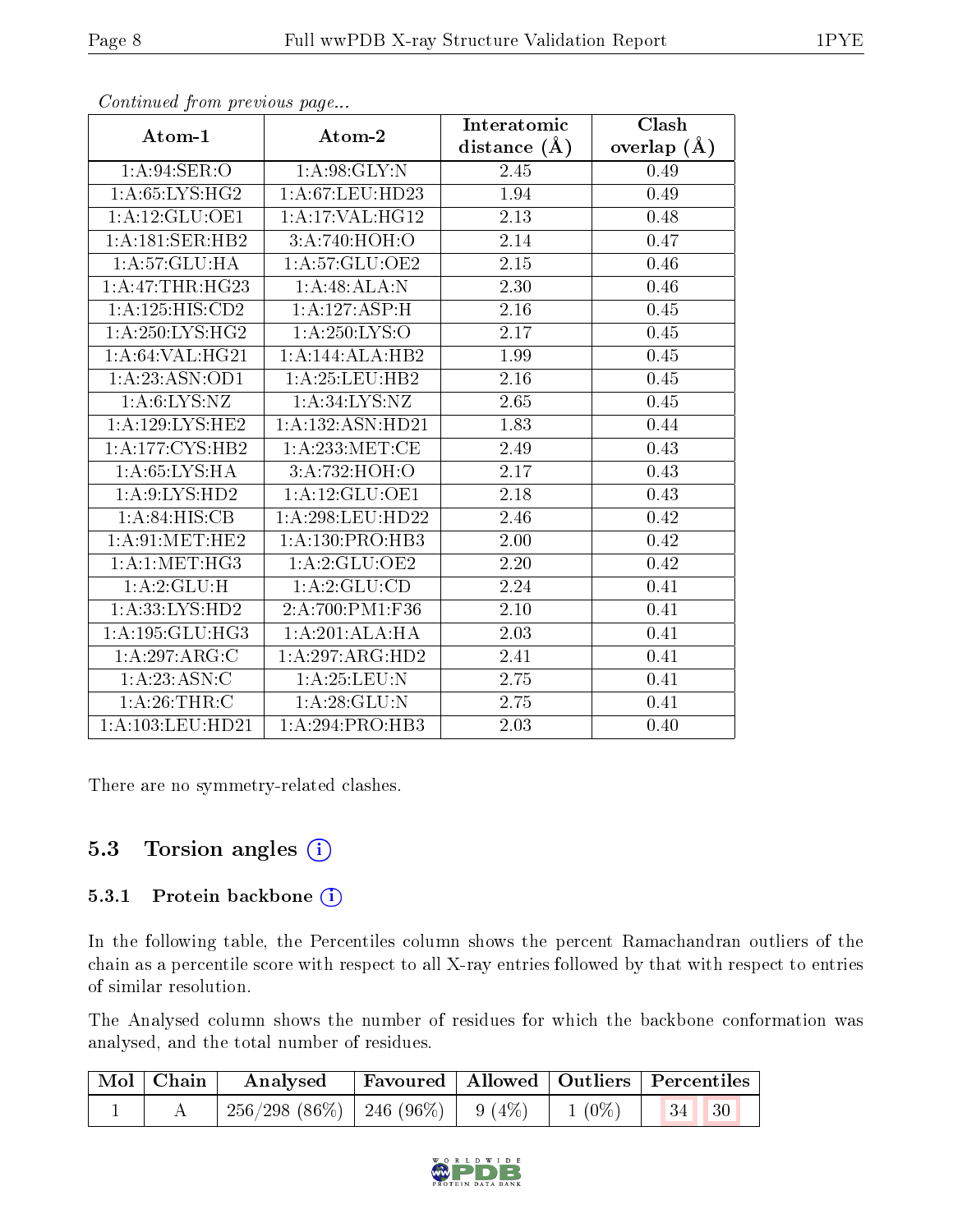All (1) Ramachandran outliers are listed below:

| ∨lol⊹ | Chain   Res | vpe |
|-------|-------------|-----|
|       |             |     |

#### 5.3.2 Protein sidechains (i)

In the following table, the Percentiles column shows the percent sidechain outliers of the chain as a percentile score with respect to all X-ray entries followed by that with respect to entries of similar resolution.

The Analysed column shows the number of residues for which the sidechain conformation was analysed, and the total number of residues.

| $\mid$ Mol $\mid$ Chain | Analysed                                | Rotameric   Outliers   Percentiles |  |       |  |
|-------------------------|-----------------------------------------|------------------------------------|--|-------|--|
|                         | $237/263$ (90\%)   234 (99\%)   3 (1\%) |                                    |  | 69 74 |  |

All (3) residues with a non-rotameric sidechain are listed below:

| Mol | Chain | Res | Type       |
|-----|-------|-----|------------|
|     |       | 50  | $\rm{ARG}$ |
|     |       | 124 | L.HU.      |
|     |       | 254 | PRO        |

Some sidechains can be flipped to improve hydrogen bonding and reduce clashes. All (5) such sidechains are listed below:

| Mol | Chain | Res | <b>Type</b> |
|-----|-------|-----|-------------|
|     |       | 59  | <b>ASN</b>  |
|     |       | 60  | <b>HIS</b>  |
|     |       | 85  | <b>GLN</b>  |
|     |       | 125 | <b>HIS</b>  |
|     |       | 132 | ASN         |

#### 5.3.3 RNA [O](https://www.wwpdb.org/validation/2017/XrayValidationReportHelp#rna)i

There are no RNA molecules in this entry.

### 5.4 Non-standard residues in protein, DNA, RNA chains (i)

There are no non-standard protein/DNA/RNA residues in this entry.

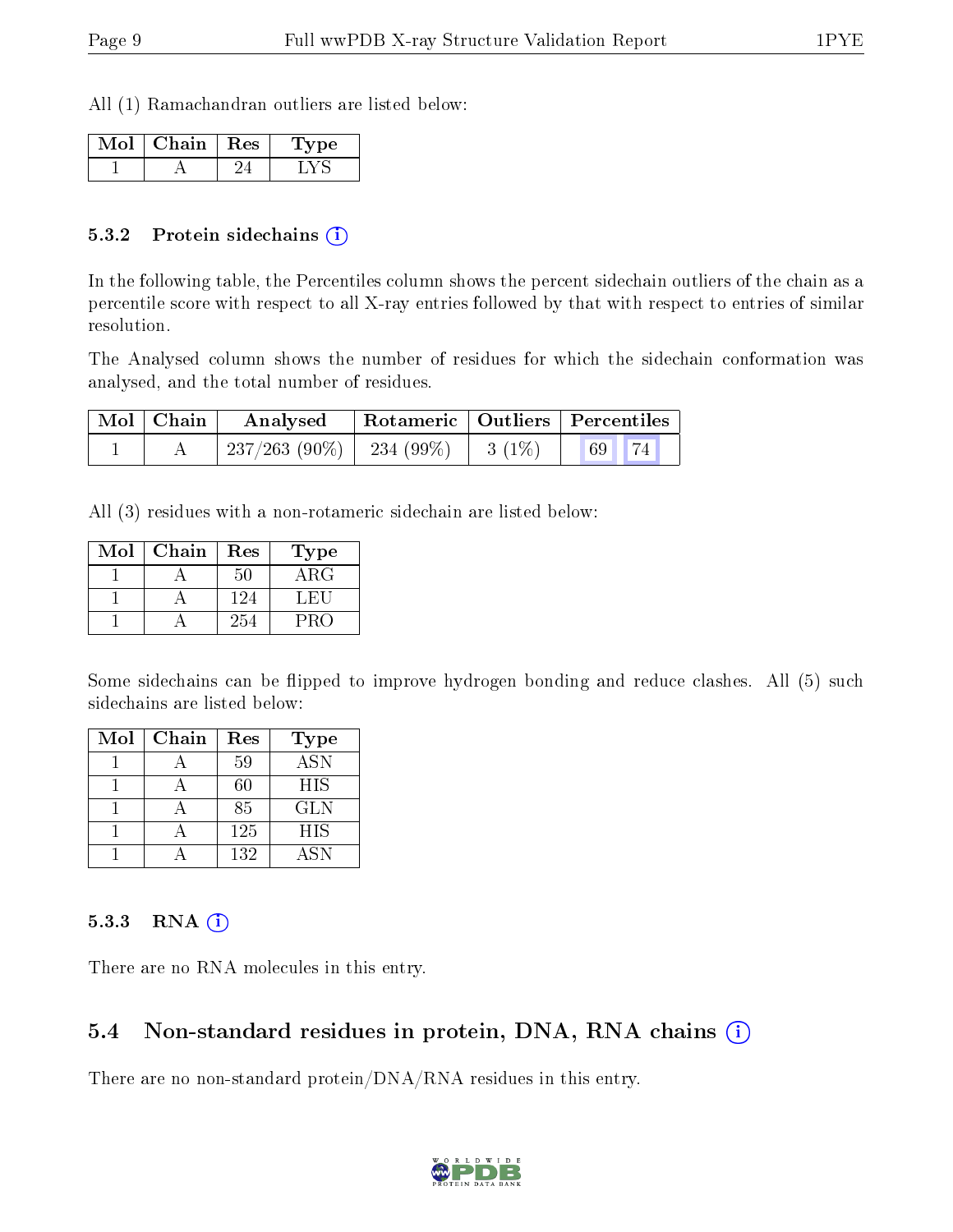#### 5.5 Carbohydrates (i)

There are no carbohydrates in this entry.

### 5.6 Ligand geometry  $(i)$

1 ligand is modelled in this entry.

In the following table, the Counts columns list the number of bonds (or angles) for which Mogul statistics could be retrieved, the number of bonds (or angles) that are observed in the model and the number of bonds (or angles) that are defined in the Chemical Component Dictionary. The Link column lists molecule types, if any, to which the group is linked. The Z score for a bond length (or angle) is the number of standard deviations the observed value is removed from the expected value. A bond length (or angle) with  $|Z| > 2$  is considered an outlier worth inspection. RMSZ is the root-mean-square of all Z scores of the bond lengths (or angles).

| Mol | Type   Chain | ${\rm Res}$ |          |          | Bond lengths |                 |                       | Bond angles |                                                                      |
|-----|--------------|-------------|----------|----------|--------------|-----------------|-----------------------|-------------|----------------------------------------------------------------------|
|     |              |             | $ $ Link | Counts-  |              | RMSZ $ #Z  > 2$ | Counts   RMSZ $\vert$ |             | #Z  > 2                                                              |
|     | PM1          | 700         | $\sim$   | 27,31,31 | 2.68         | $18(66\%)$      | 32,45,45              | 1.56        | $\begin{array}{ c c c }\hline \text{5 (15\%)}& \ \hline \end{array}$ |

In the following table, the Chirals column lists the number of chiral outliers, the number of chiral centers analysed, the number of these observed in the model and the number defined in the Chemical Component Dictionary. Similar counts are reported in the Torsion and Rings columns. '-' means no outliers of that kind were identified.

|     |     |                          | Mol   Type   Chain   Res   Link   Chirals | Torsions                               | $\mathbf{R}$ ings |
|-----|-----|--------------------------|-------------------------------------------|----------------------------------------|-------------------|
| PM1 | 700 | <b>Contract Contract</b> | $\sim$                                    | $\frac{6}{12}/\frac{16}{16}$   0/4/4/4 |                   |

All (18) bond length outliers are listed below:

| Mol            | Chain | Res | <b>Type</b> | Atoms     | Z    | Observed $(A)$ | Ideal(A) |
|----------------|-------|-----|-------------|-----------|------|----------------|----------|
| $\overline{2}$ | А     | 700 | PM1         | $C24-C29$ | 6.16 | 1.49           | 1.39     |
| $\overline{2}$ | А     | 700 | PM1         | $C11-N35$ | 5.03 | 1.46           | 1.34     |
| $\overline{2}$ | А     | 700 | PM1         | $C5-C6$   | 3.49 | 1.44           | 1.36     |
| $\overline{2}$ | А     | 700 | PM1         | $C15-C14$ | 3.46 | 1.45           | 1.39     |
| $\overline{2}$ | А     | 700 | PM1         | $C24-C25$ | 3.12 | 1.44           | 1.39     |
| $\overline{2}$ | А     | 700 | PM1         | $C26-C25$ | 2.91 | 1.44           | 1.37     |
| $\overline{2}$ | А     | 700 | PM1         | $C28-C29$ | 2.91 | 1.44           | 1.37     |
| $\overline{2}$ | А     | 700 | PM1         | $C19-C14$ | 2.88 | 1.44           | 1.39     |
| $\overline{2}$ | А     | 700 | PM1         | $C6-C1$   | 2.88 | 1.44           | 1.39     |
| $\overline{2}$ | А     | 700 | PM1         | $C16-C15$ | 2.87 | 1.45           | 1.38     |
| $\overline{2}$ | А     | 700 | PM1         | $C2-C1$   | 2.80 | 1.43           | 1.39     |
| $\overline{2}$ | A     | 700 | PM1         | $C18-C19$ | 2.51 | 1.44           | 1.38     |
| 2              | А     | 700 | PM1         | $C4-N12$  | 2.48 | 1.35           | 1.33     |

Continued on next page...

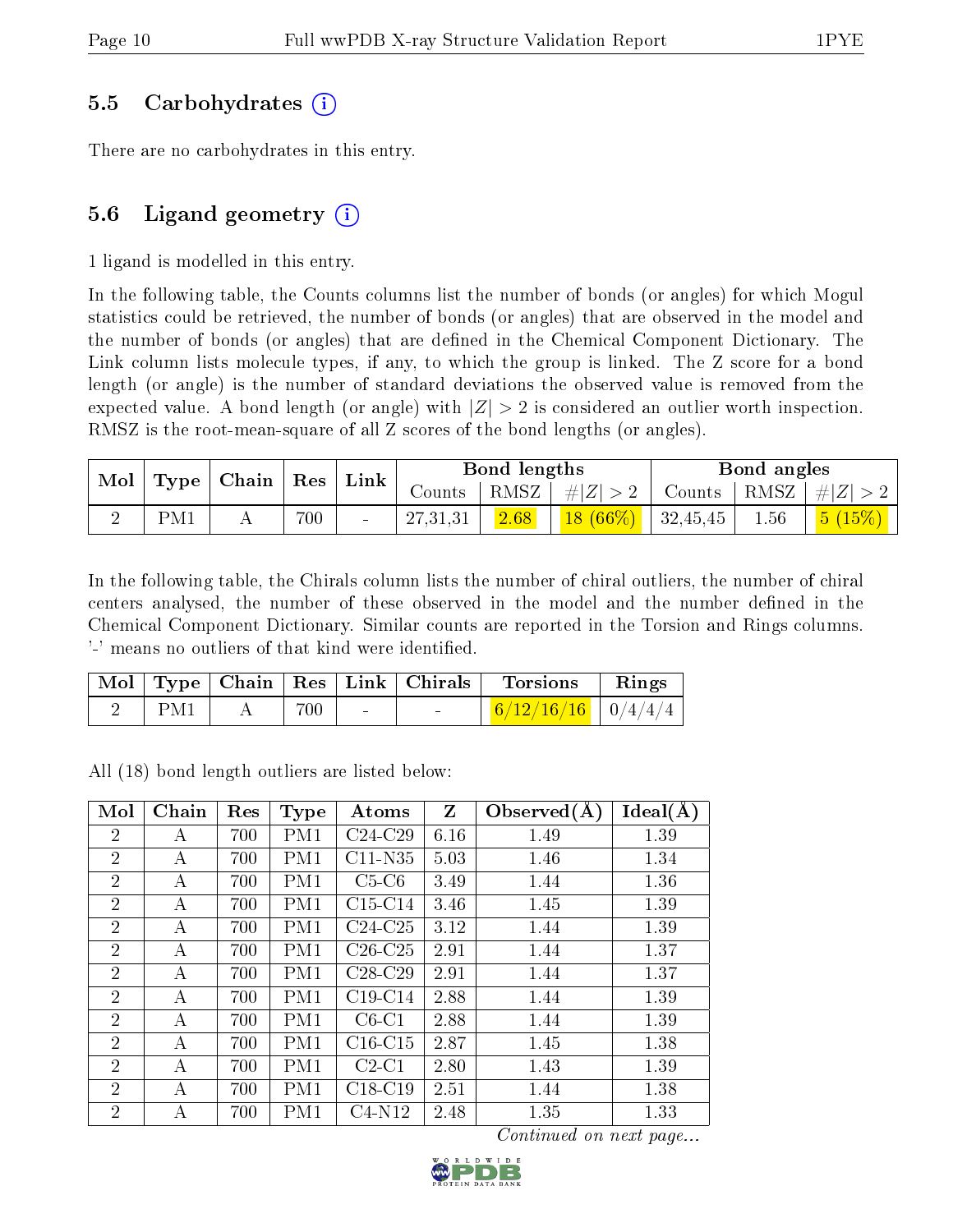| Mol | Chain | $\operatorname{Res}$ | Type | Atoms                                            | $\mathbf{Z}$ | Observed $(A)$ | Ideal(A) |
|-----|-------|----------------------|------|--------------------------------------------------|--------------|----------------|----------|
|     |       | 700                  | PM1  | $\sqrt{C27-C26}$                                 | 2.28         | 1.43           | 1.38     |
|     |       | 700                  | PM1  | $C27-C28$   2.18                                 |              | 1.43           | 1.38     |
|     |       | 700                  | PM1  | $\vert$ C <sub>18</sub> -C <sub>17</sub> $\vert$ | 2.09         | 1.43           | 1.38     |
| ച   |       | 700                  | PM1  | $C24-C23$                                        | 2.05         | 1.54           | 1.50     |
| ച   |       | 700                  | PM1  | $C17-C16$                                        | 2.03         | 1.43           | 1.38     |

Continued from previous page...

All (5) bond angle outliers are listed below:

| Mol            | Chain | Res | Type | Atoms         |         | Observed $(°)$ | Ideal $(°)$ |
|----------------|-------|-----|------|---------------|---------|----------------|-------------|
| $\overline{2}$ |       | 700 | PM1  | $C14-C13-C10$ | 487     | 125.43         | 119.34      |
| $\mathcal{L}$  |       | 700 | PM1  | $C29-C24-C23$ | 3.82    | 125.17         | 121.75      |
| '2             |       | 700 | PM1  | F39-C29-C24   | 2.87    | 122.48         | 118.01      |
| $\cdot$        |       | 700 | PM1  | O34-C13-C10   | $-2.71$ | 117.00         | 120.11      |
|                |       | 700 | PM1  | $C25-C24-C23$ | $-2.67$ | 119.37         | 121.75      |

There are no chirality outliers.

All (6) torsion outliers are listed below:

| Mol           | Chain | $\operatorname{Res}% \left( \mathcal{N}\right) \equiv\operatorname{Res}(\mathcal{N}_{0})\cap\mathcal{N}_{1}$ | Type | Atoms                                                            |
|---------------|-------|--------------------------------------------------------------------------------------------------------------|------|------------------------------------------------------------------|
| $\mathcal{D}$ |       | 700                                                                                                          | PM1  | O34-C13-C14-C19                                                  |
| 2             |       | 700                                                                                                          | PM1  | O34-C13-C14-C15                                                  |
| $\mathcal{D}$ |       | 700                                                                                                          | PM1  | $\overline{C10}$ -C13-C14-C15                                    |
| 2             |       | 700                                                                                                          | PM1  | $C10-C13-C14-C19$                                                |
| 2             |       | 700                                                                                                          | PM1  | C <sub>2</sub> -C <sub>1</sub> -C <sub>23</sub> -O <sub>33</sub> |
| 9             |       | 700                                                                                                          | PM1  | C <sub>2</sub> -C <sub>1</sub> -C <sub>23</sub> -C <sub>24</sub> |

There are no ring outliers.

1 monomer is involved in 3 short contacts:

|  |           | Mol   Chain   Res   Type   Clashes   Symm-Clashes |
|--|-----------|---------------------------------------------------|
|  | 700 L PM1 |                                                   |

The following is a two-dimensional graphical depiction of Mogul quality analysis of bond lengths, bond angles, torsion angles, and ring geometry for all instances of the Ligand of Interest. In addition, ligands with molecular weight > 250 and outliers as shown on the validation Tables will also be included. For torsion angles, if less then 5% of the Mogul distribution of torsion angles is within 10 degrees of the torsion angle in question, then that torsion angle is considered an outlier. Any bond that is central to one or more torsion angles identified as an outlier by Mogul will be highlighted in the graph. For rings, the root-mean-square deviation (RMSD) between the ring in question and similar rings identified by Mogul is calculated over all ring torsion angles. If the average RMSD is greater than 60 degrees and the minimal RMSD between the ring in question and

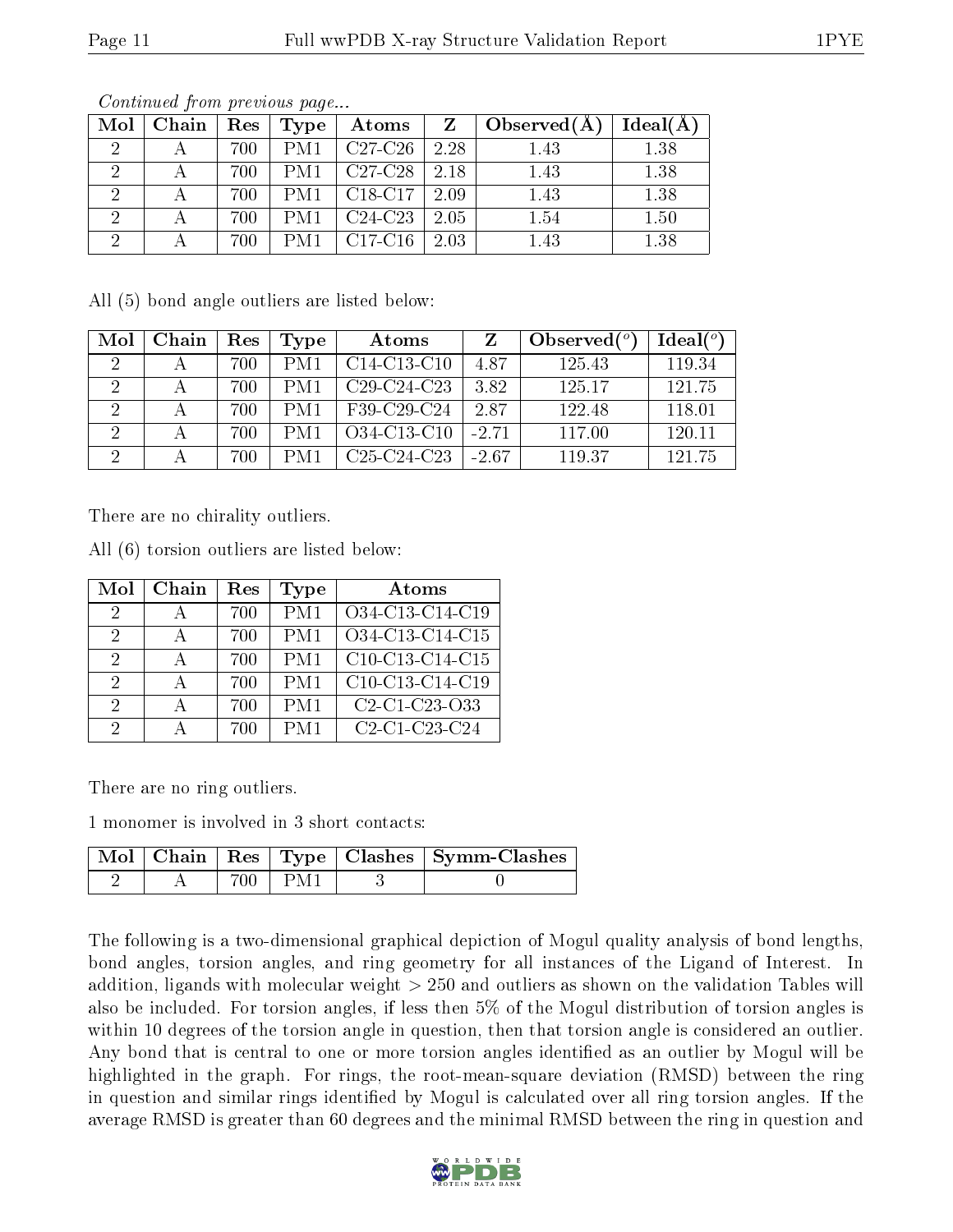any Mogul-identified rings is also greater than 60 degrees, then that ring is considered an outlier. The outliers are highlighted in purple. The color gray indicates Mogul did not find sufficient equivalents in the CSD to analyse the geometry.



### 5.7 [O](https://www.wwpdb.org/validation/2017/XrayValidationReportHelp#nonstandard_residues_and_ligands)ther polymers (i)

There are no such residues in this entry.

## 5.8 Polymer linkage issues (i)

There are no chain breaks in this entry.